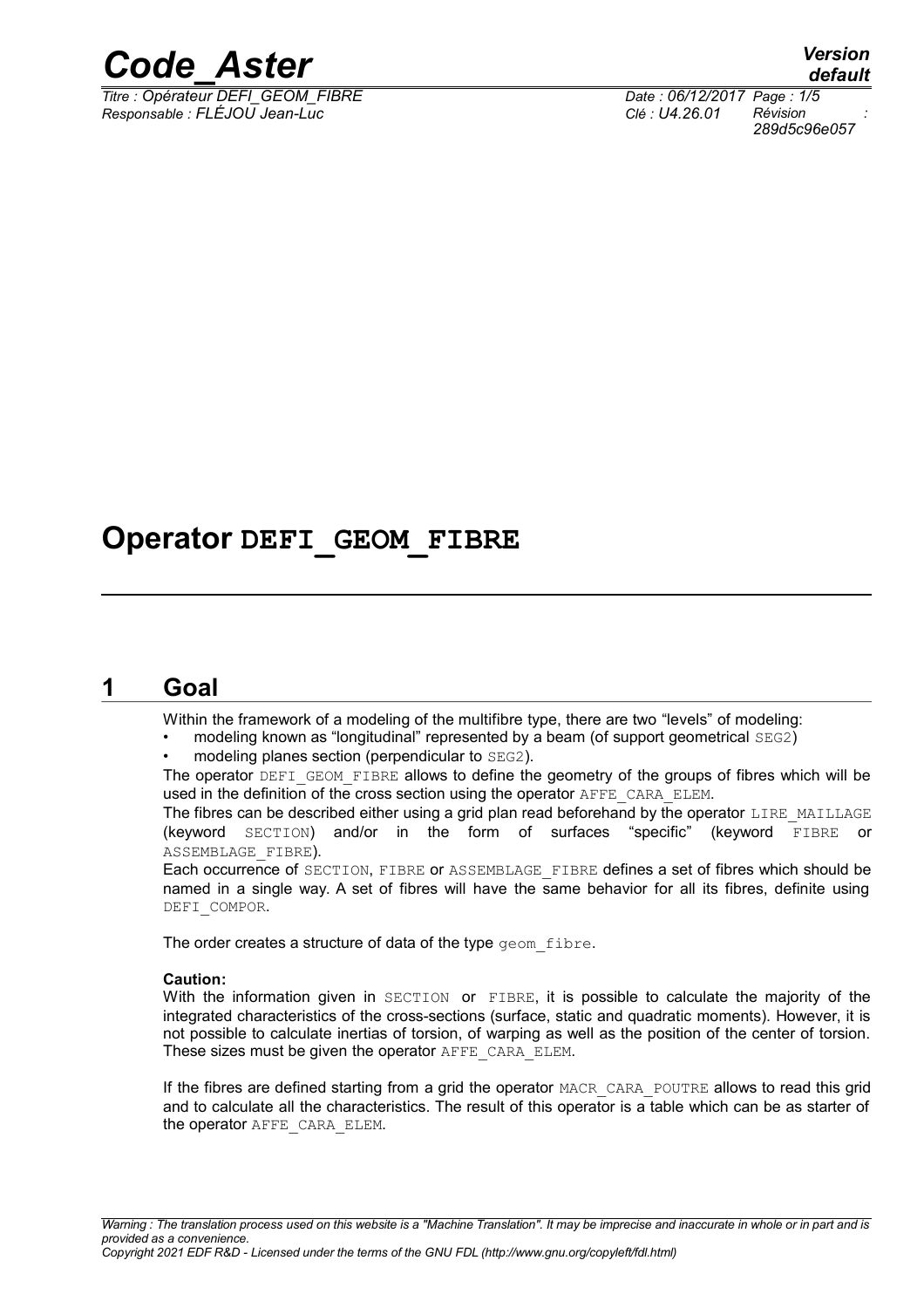*Titre : Opérateur DEFI\_GEOM\_FIBRE Date : 06/12/2017 Page : 2/5 Responsable : FLÉJOU Jean-Luc Clé : U4.26.01 Révision :*

*default*

*289d5c96e057*

## **2 Syntax**

| $gf$ [geom_fibre] = $DEFI_GEOM_FIBRE$ (<br>$\Diamond$ INFORMATION =<br>[defect] |                                | /1            |
|---------------------------------------------------------------------------------|--------------------------------|---------------|
| /2                                                                              |                                |               |
| $\bullet$   SECTION = F (                                                       |                                |               |
| $\blacklozenge$ GROUP FIBRE                                                     | = nom gfs                      | [K24]         |
| $\blacklozenge$ MAILLAGE_SECT                                                   | $= \, \text{my}$               | [grid]        |
| $\blacklozenge$ / TOUT_SECT                                                     | $=$ 'YES'                      |               |
| /GROUP MA SECT = g mail                                                         |                                | [1 gr maille] |
| ♦ COOR AXE POUTRE                                                               | $= / 0.0, 0.0$                 | [defect]      |
|                                                                                 | $/X$ , there                   | $[1 R]$       |
| $\Diamond$ ANGLE                                                                | $=$ angle                      | [reality]     |
| $\,$ ,                                                                          |                                |               |
| $FIBRE = F$ (                                                                   |                                |               |
| $\blacklozenge$ GROUP FIBRE                                                     | = nom gfp                      | [K24]         |
| $\Diamond$ CARA                                                                 | $=$ /'SURFACE'<br>/ 'DIAMETER' | [defect]      |
| $\blacklozenge$ VALE                                                            | $= 1$ val                      | [1 R]         |
| $\Diamond$ COOR AXE POUTRE =/0.0, 0.0                                           |                                | [defect]      |
|                                                                                 | $/X$ , there                   | [1 R]         |
| $\Diamond$ ANGLE                                                                | $=$ angle                      | [reality]     |
| $)$ ,                                                                           |                                |               |
| ASSEMBLAGE FIBRE = $F$ (                                                        |                                |               |
| $\bullet$ GROUP ASSE_FIBRE = nom_gfa                                            |                                | [K24]         |
| ◆ GROUP FIBRE = nom gf                                                          |                                | [K24]         |
| ◆ COOR GROUP FIBRE = coor gf                                                    |                                | [1 R]         |
| $\blacklozenge$ GX GROUP FIBRE                                                  | $=$ gx gf                      | $[1 R]$       |
| $)$ ,                                                                           |                                |               |

## **3 Operands**

#### **3.1 Operand INFORMATION**

◊ INFORMATION

If the value of INFORMATION is 2, the operator prints in the file 'MESSAGE', for each occurrence of the keywords SECTION or FIBRE, characteristics of each fibre (position and surface).

**Note:**

*All the characteristics are given compared to the axis defined in the operand COOR\_AXE\_POUTRE , by calling the coordinates of the section x (horizontal) and y (vertical).*

### **3.2 Keywords SECTION and FIBRE**

- ♦ | SECTION
- | FIBRE

The entities of the grid of beams concerned and the sections define which are affected for them.

The keyword SECTION allows to affect a section defined by a grid plan (the elements of this grid are the sections of fibres). The numeration of fibres is completely dependent on the grid and the type of meshs (quadrangle or triangle).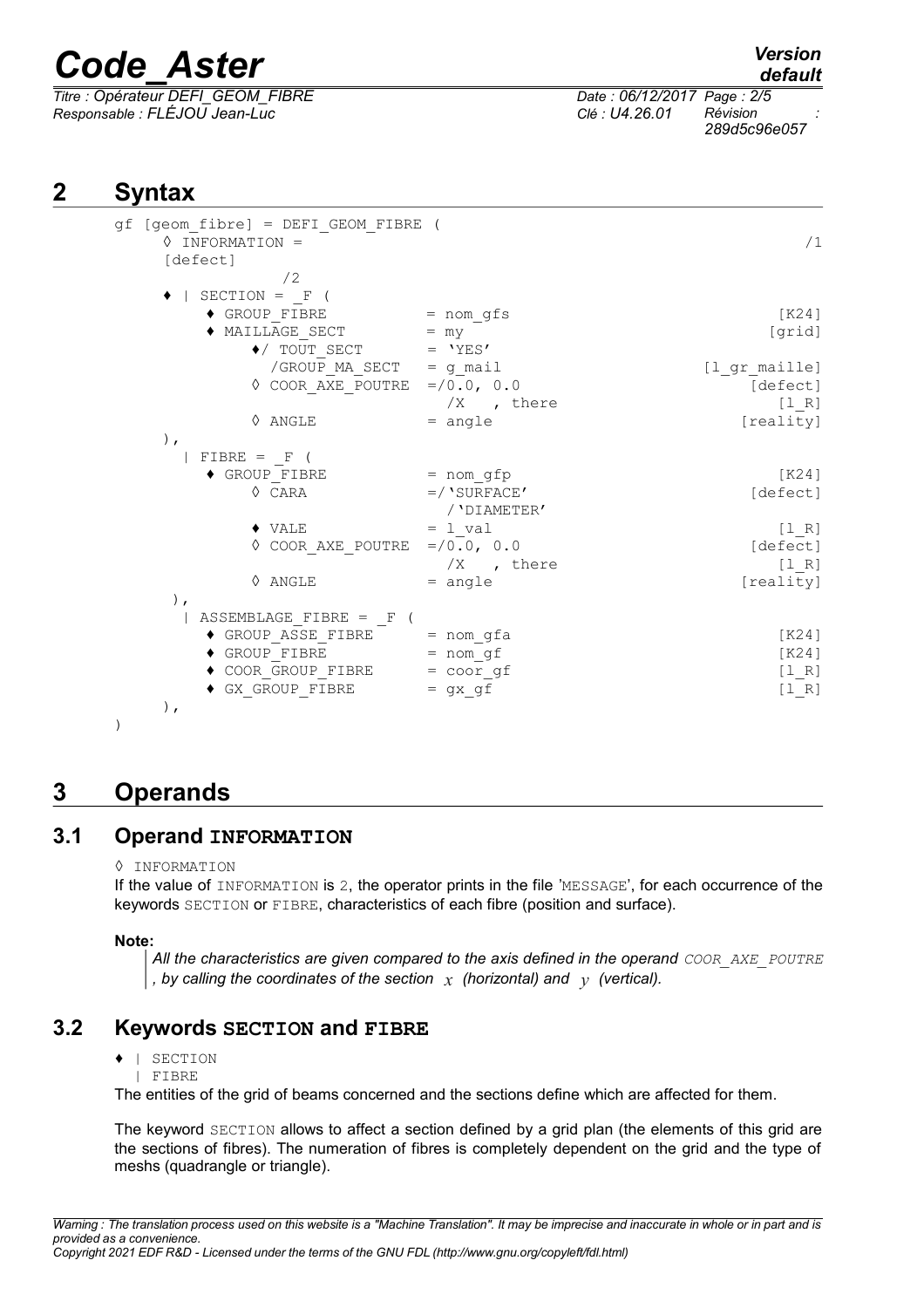*Titre : Opérateur DEFI\_GEOM\_FIBRE Date : 06/12/2017 Page : 3/5 Responsable : FLÉJOU Jean-Luc Clé : U4.26.01 Révision :*

*289d5c96e057*

The keyword FIBRE allows to affect a section where the fibres are defined by "points". The fibres are numbered of 1 to N in the order where they were defined.

In the presence of the two key words, the classification of fibres will begin with fibres defined under the keyword SECTION then by those definite under the keyword FIBRE. To obtain it, it is possible to define INFO=2 in DEFI\_GEOM\_FIBRE.

#### **Note:**

*Currently the number of group of fibres on an element beam is limited to 10.*

#### **3.2.1 Operands commun runs with SECTION and FIBRE**

#### ♦ GROUP\_FIBRE

This operand makes it possible to define a name for the group of fibres (24 characters). This name will be useful in the operator DEFI\_COMPOR to allot a material and a behavior to this group of fibres. It is pointed out that all the fibres defined by an occurrence of SECTION or FIBRE will have the same behavior.

```
\Diamond COOR AXE POUTRE = (xg, yg)
```
This operand makes it possible to define the coordinates of the axis of the beam in the reference mark of the cross-section. Integrations (static moments or of inertias) will be made compared to this axis. The position by default is  $(0.0,0.0)$ .

```
\Diamond ANGLE = angle
```
This operand makes it possible to define the swing angle of the reference mark of definition of the grid to make it correspond to the principal reference mark beam. this rotation is always carried out afterwards COOR AXE POUTRE. The angle by default is 0.0.

When one gives the coordinates of fibres is by a grid (word key SECTION) maybe by triplets of values (key word FIBRE), they are in a reference mark which is not related to the beam. That makes it possible to define complex sections without obligation to define them in the principal reference mark of inertia of the beam.

It is easier to parameterize the grid of a corner section (figure [3.2.1-a\)](#page-2-0) in the reference mark  $\, (x_{1,}^{} y_{1}) \,$ that in the reference mark  $\,\left(\,x_{_{2,}} y_{_{2}}\right)$  . The grid of the section is in the plan  $\,\,XY$  .



<span id="page-2-0"></span>**Figure 3.2.1-a : Corner section.**

Characteristics of the beams (section, inertias,…) are defined in the principal reference mark of inertia, it is thus necessary to make the relation between the reference mark of definition of fibres and the principal reference mark of inertia of the beam. The key word COOR AXE POUTRE allows to define the translation of the reference mark related to the grid of the section to make it correspond to that of the beam. The key word ANGLE allows to make the rotation of the grid of the section to make it correspond to that of the beam.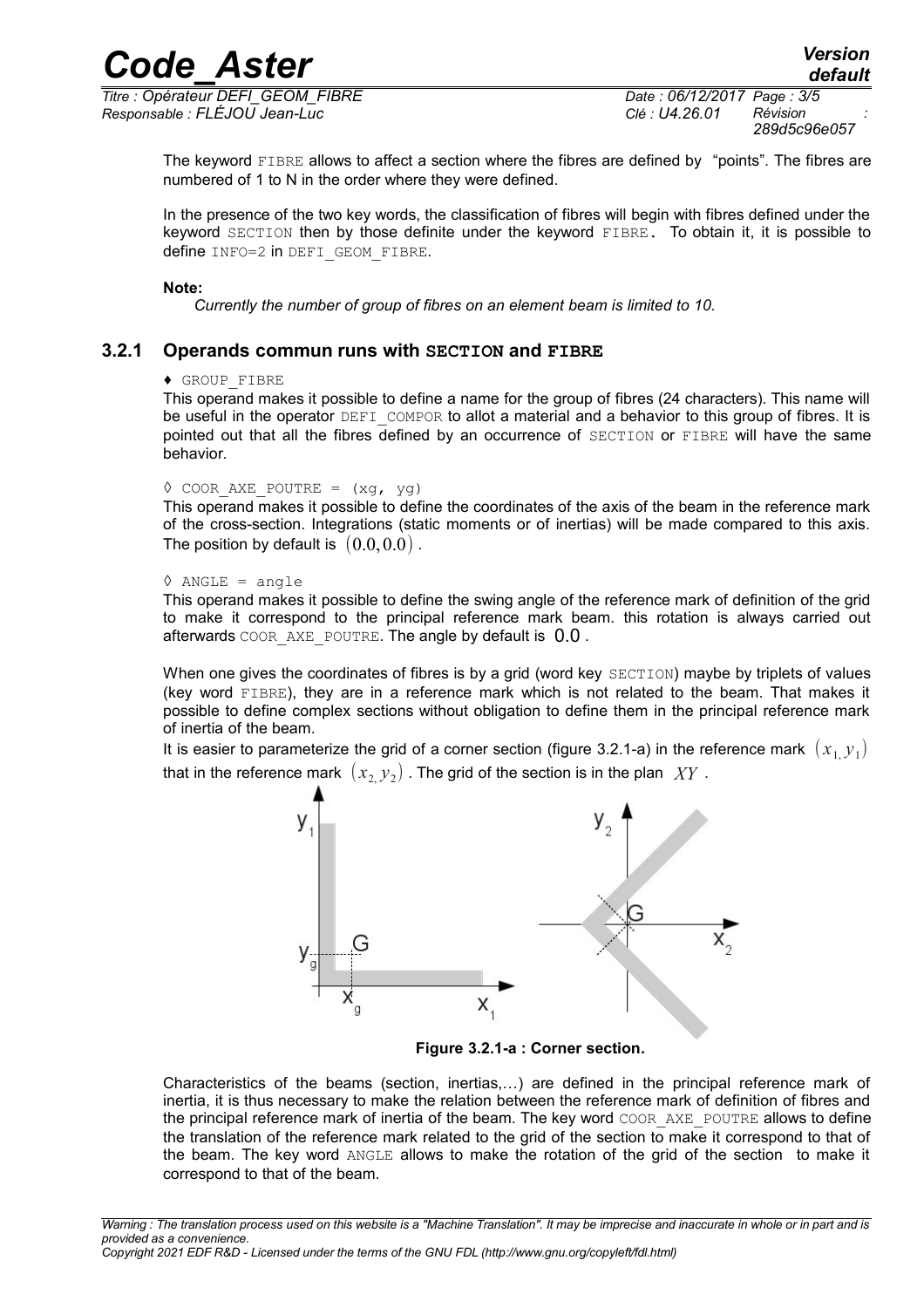*Titre : Opérateur DEFI\_GEOM\_FIBRE Date : 06/12/2017 Page : 4/5 Responsable : FLÉJOU Jean-Luc Clé : U4.26.01 Révision :*

*289d5c96e057*

In the example of the angle (figure 3.2.1-a) to make correspond the grid to the principal reference mark of the section of beam, it is necessary to inform the two key words :

- COOR AXE POUTRE =  $(xq, yq)$
- $ANGLE = -90$

#### **3.2.2 Operands specific to SECTION**

The group of fibres is defined by a set of "surface" fibres.

♦ MAILLAGE\_SECT

Name of "grid" plan which contains the "description of the section".

By "grid", one understands a set of triangular meshs with 3 nodes and/or quadrilaterals with 4 nodes. By "description of the section", one understands part of this "grid" specified by one of the operands TOUT SECT or GROUP MA SECT. Each mesh represents the section of a fibre.

♦ /TOUT\_SECT

/GROUP\_MA\_SECT

| <b>Operands</b> | <b>Contents/Significance</b>                                                                   |
|-----------------|------------------------------------------------------------------------------------------------|
| TOUT SECT       | The section is defined by the totality of the meshs of the grid defined under<br>MAILLAGE SECT |
| GROUP MA SECT   | The section is defined by a list of groups of meshs                                            |

**Note:**

*Since it is not used as support with finite elements, the "grid" should not obligatorily have a connectivity, it can be made up of a set of juxtaposed meshs or not. Coordinates x and y grid plan of the section ( x horizontal, y vertical) are defined in a plan perpendicular to the axis of the beam. To define the angle of gimlet, i.e. the angle enters the axis x grid plan of the section and the axis Y element beam, it is necessary to use the keyword ORIENTATION of the operator AFFE\_CARA\_ELEM.*

#### **3.2.3 Operands specific to FIBRE**

The group of fibres is defined by a set of "specific" fibres.

◊ CARA = 'SURFACE' | 'DIAMETER'

Allows to specify if the third value given for each fibre is surface or the diameter (see VALE ).

♦ VALE

Each fibre is described by a triplet of values:  $(x, y, val)$  It is necessary to give the values according to this sequence, as many triplets as of fibres.

- $x \text{ and } y$  are the coordinates of the center of fibre in a plan perpendicular to the axis of the beam.
- $val$  is either the surface of a fibre, or the diameter of a cylindrical fibre.

The position of the reference mark can be modified thanks to COOR\_AXE\_POUTRE. To give an angle of gimlet, should be used the key word ORIENTATION of the operator AFFE\_CARA\_ELEM.

#### **3.3 Keyword ASSEMBLAGE\_FIBRE**

This key word makes it possible to define an assembly of group of fibres. Kinematics connecting the various groups of fibres is particular and is used to give an account of phenomena specific to the modeling of the fuel assemblies, cf [R3.08.08] multifibre Element of beam (right).

♦ GROUP\_ASSE\_FIBRE

This operand makes it possible to define a name for the group of fibre assembly (24 characters). This name will be useful in the operator DEFI COMPOR to allot a material and a behavior to this group of